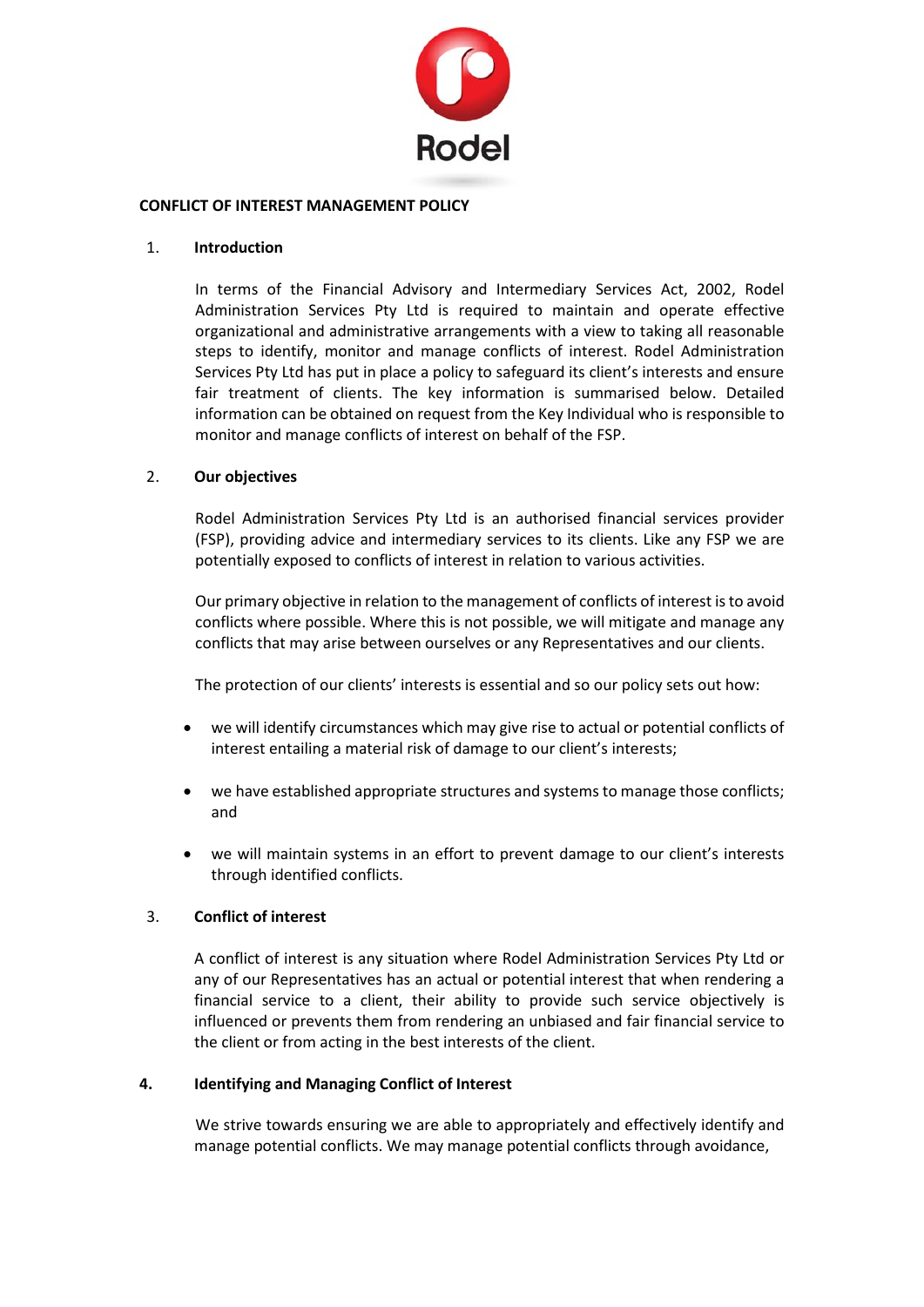

establishing confidentiality barriers or by providing appropriate disclosure of the conflict to affected clients.

In determining whether there is or may be a conflict of interest we consider whether there is a material risk of damage to the client, taking into account whether any of our employees, Representatives, Key Individuals or shareholders:

- is likely to make a financial gain, or avoid a financial loss, at the expense of the client;
- has any ownership interest in another FSP, product supplier or other third party that would affect our Representatives' ability to render a fair and unbiased service to clients;
- has an interest in the outcome of a service provider to the client or of a transaction carried out on behalf of the client, which is distinct from the client's interest in that outcome;
- has a financial or other incentive to favour the interests of another client or group of clients over the interests of the client;
- receives or will receive from a person other than the client, an inducement in relation to a service provided to the client in the form of monies, goods or services, other than the standard commission or fee for that service.
- Any other relationship with another FSP, product supplier or third party that affects us or any of our Representatives' ability to render a fair and unbiased services in the interests of clients.

### **5. Confidentiality barriers**

Our employees respect the confidentiality of client information and disclose or use it with circumspect. No such information will be disclosed to a third party without the prior written consent of a client.

No confidential client information may be used by us or our employees for their own personal financial gain.

### **6. Financial Interest**

Financial interest includes any cash, cash equivalent, voucher, gift, service, advantage, benefit, discount, domestic or foreign travel, hospitality, accommodation, sponsorship, other incentive or valuable consideration.

Where we charge clients fees for our services or services to a third party we have ensured that: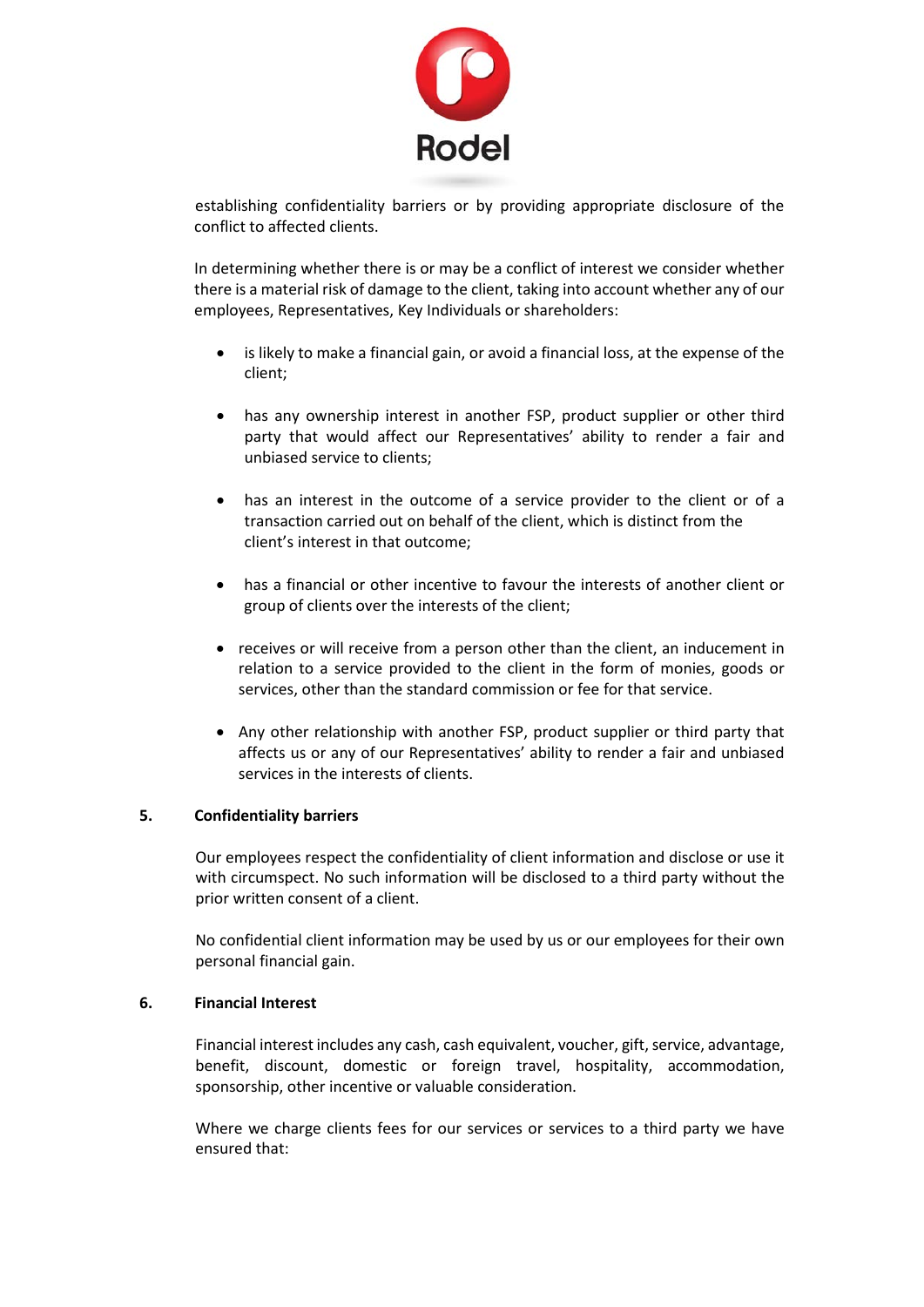

- they are services not covered by commission;
- the fees are commensurate to the services provided;
- we disclose the amount, frequency, payment method and recipient of the fees as well as the services to be provided;
- the fees are agreed to by clients in writing;
- the fees can be stopped by the client at their discretion.

Our employees will not accept any financial interest other that those considered normal in their line of business. Excessive financial interest from clients may result in a conflict of interest, which we are committed to avoiding.

Remuneration from third parties in relation to a service provided to clients is acceptable only if they are appropriately disclosed to clients and if it is either the payment of a normal fee or commission to continue the quality of our services to clients and does not impair our duty to act in the best interests of clients.

Our employees may accept other financial interest from third parties including other financial services providers and product suppliers where the aggregated value of the financial interest received does not exceed R 1,000.00 in any calendar year from the same third party.

Rodel Administration Services Pty Ltd and our employees similarly ensure that we do not offer financial interest in excess of R 1,000.00 to any Representative of another financial services provider or product supplier in any calendar year.

We do not offer any financial interest to its Representatives for:

- the quantity of business secured without giving due regard to the delivery of fair outcomes for clients; or
- for giving preference to a specific product supplier, where the representative may recommend more than one product supplier to a client; or
- for giving preference to a specific product of a product supplier, where a representative may recommend more than one product of that product supplier to a client.

Financial interest offered must meet the following criteria to be due by the Representatives:

• minimum service level standards must be met as per our employment contracts and remuneration policy,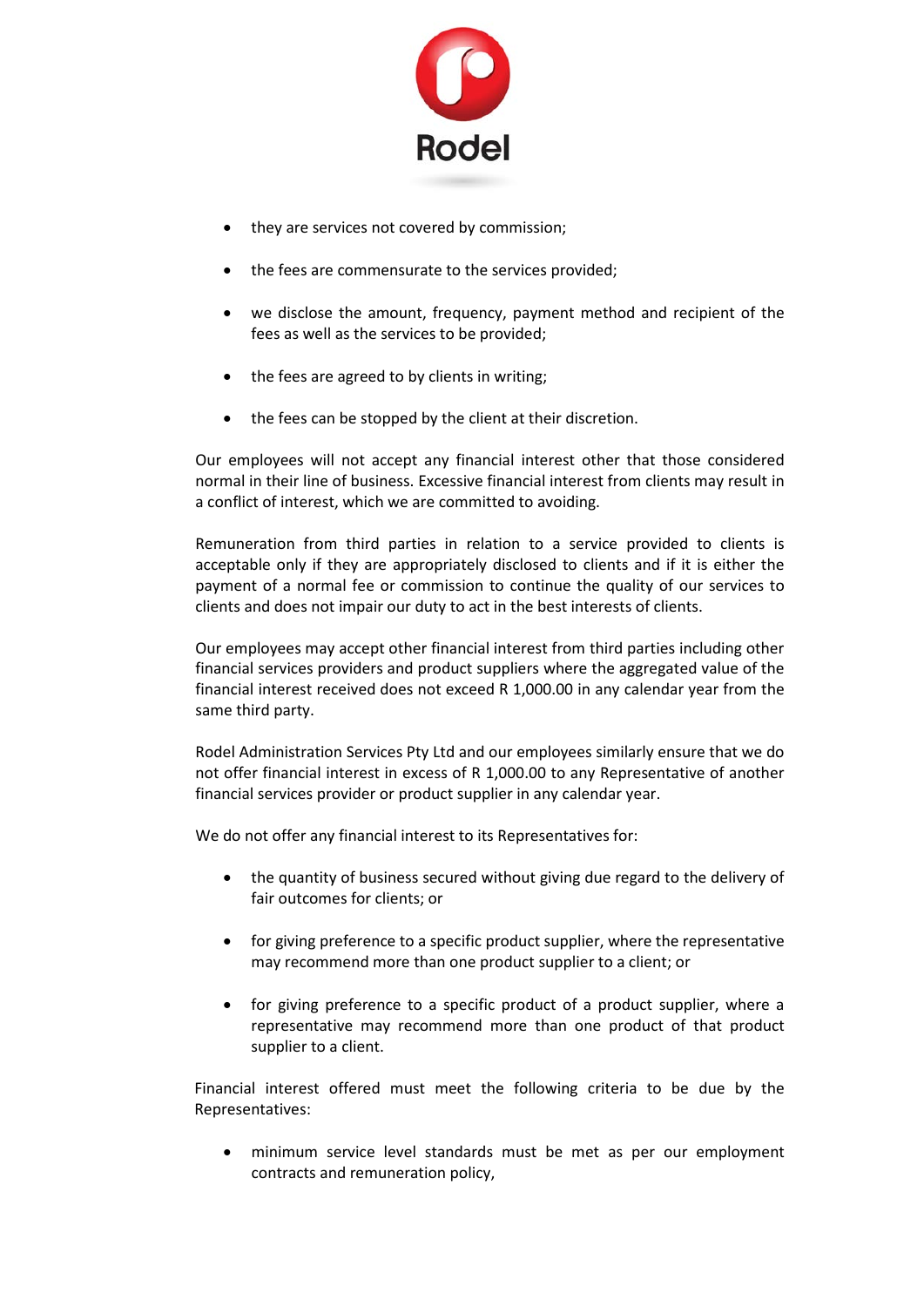

- delivery of fair outcomes for clients must be met as per our TCF policy and employment contracts,
- quality of compliance with the FAIS Act and Regulations as determined by completion of our stipulated analysis, advice, recommendation and disclosure documents.

The following have been confirmed when determining financial interest payable to Representatives:

- they are reasonably commensurate to the service provided,
- the payment of the fees does not result in duplicate remuneration for performance of the service,
- the payment of the fees does not impede delivery of fair outcomes to clients.

## **7. Disclosure**

There are specific limitations for FSPs when referring to themselves:

- At no point will we refer to ourselves as an authorised FSP should this not be true nor refer to any licence categories for which we are not duly authorised. In addition we will not trade as an FSP or in the relevant categories should this be the case;
- We will never create the impression that any of our non-financial products are part of our FAIS licence or under the jurisdiction of the Authority;
- [Company Name] can refer to ourselves as independent when marketing and communicating with clients as:
	- o No product provider owns shares in Rodel Administration Services Pty Ltd,
	- o Rodel Administration Services Pty Ltd does not own shares in any product provider,
	- o We do not receive remuneration from any product supplier other than commission, and
	- o We have no other relationship with any product supplier.

Where a conflict of interest affecting a client has been identified, we will ensure that the Key Individual or representative following consultation with the Key Individual, at the earliest opportunity discloses to the affected client the existence of the conflict of interest.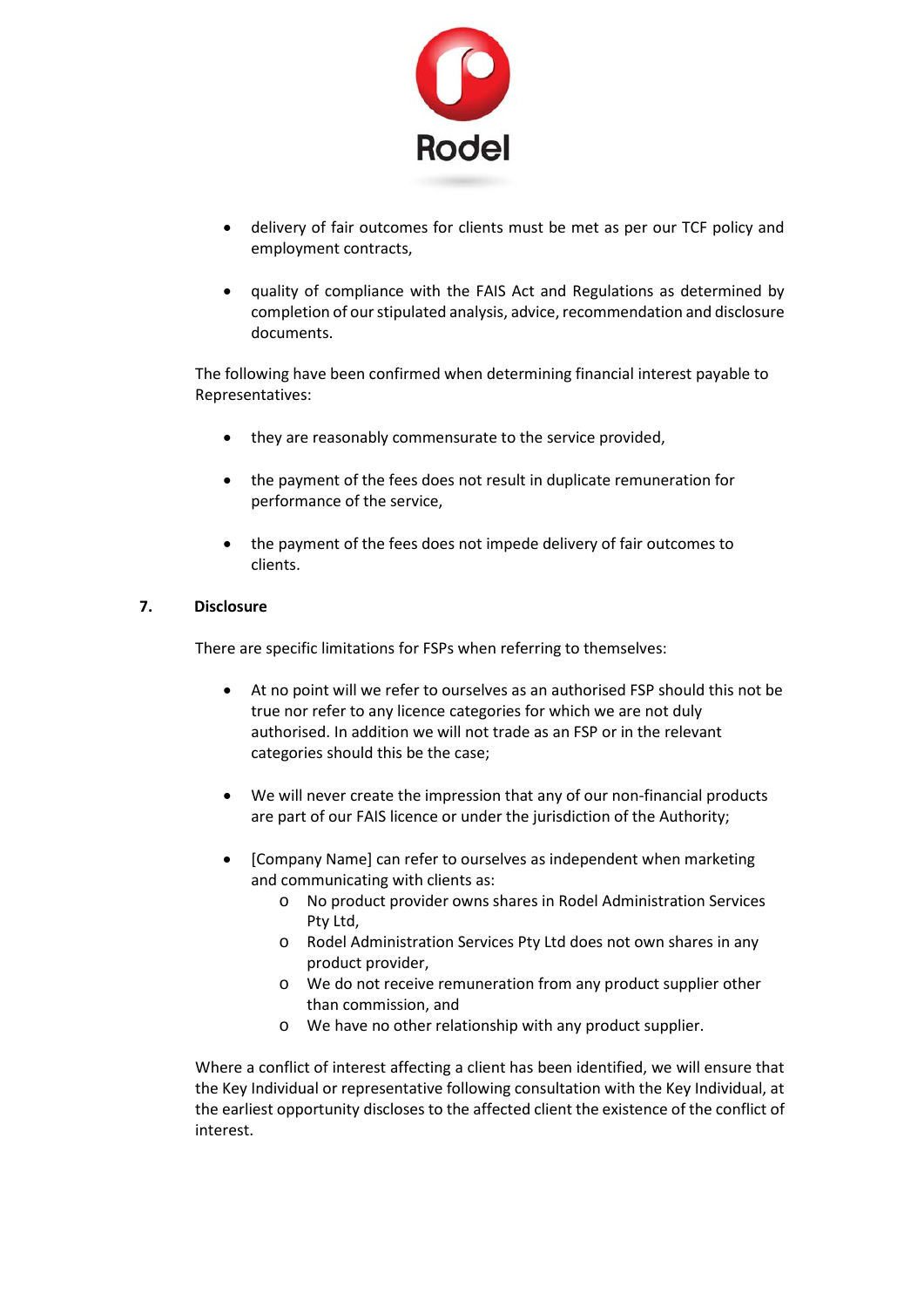

The disclosure will where applicable include:

- The measures taken to avoid or manage the conflict;
- Details of any ownership or financial interest that the FSP or any representative of the FSP may become eligible for as a result of the situation giving rise to the conflict;
- The nature of the arrangement or relationship with the third parties that has caused the conflict;
- The fact that this Conflict of Interest Policy exists and is available to the client on request.

The above disclosures will be made in writing in sufficient detail that will allow the affected client to make an informed decision on whether to continue using our services in the situation concerned.

# **8. Declining to act**

We may decline to act for a client in cases where we believe the conflict of interest cannot be managed in any other way.

Our policy defines possible conflicts of interest as:

- Conflicts of interest between ourselves and clients;
- Conflicts of interest between our clients if we are acting for different clients and the different interests conflict materially;
- Holding confidential information on clients which, if we would disclose or use, would affect the advice or services provided to clients.

### **9. Monitoring**

The Key Individual in charge of supervision and monitoring of this policy will regularly provide feedback on all related matters.

An immaterial financial interest register is maintained as an additional mechanism to monitor potential and actual conflicts of interest.

### **10. Procedures**

Whenever we or one of our Representatives renders a financial service, we will disclose the existence of any financial interest in the relevant services or any other circumstances which gives rise to an actual or potential conflict of interest in relation to such service and take all responsible steps to ensure fair treatment of the client. This is usually contained in our disclosure document, but any particular cases will be disclosed directly to the client in writing.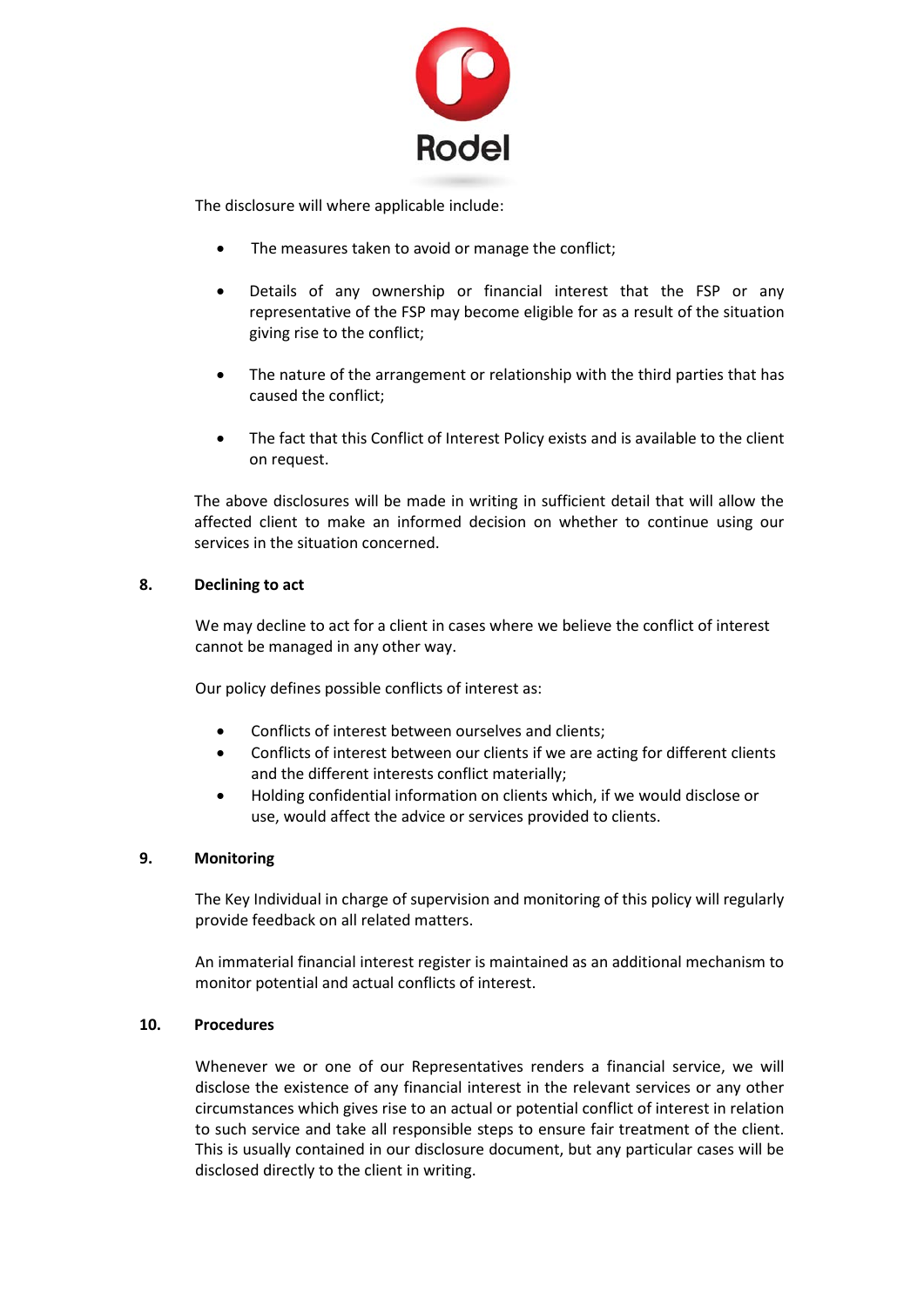

Any potential or actual conflict of interest will be reported by the Representative to the Key Individual so that the appropriate action can be taken.

All Representatives are responsible for ensuring that any financial interest received or offered is recorded in the immaterial financial interest register which is available on the premises should a client wish to obtain further details. Representatives are responsible for ensuring that they do not exceed with prescribed limit as detailed under item 6 above.

## **11. Training and Declaration**

Training on the Rodel conflict of Interest management policy will be conducted annually for all staff and during the induction period for new staff.

Staff will be required to complete the conflict-of-interest declaration form (an example of which is below in annexure a), annually in January or when they have been appointed as part of the staff induction process.

## **12. Non-Compliance with this policy**

If any Representative is uncertain whether a particular situation gives rise to an actual or potential conflict of interest, the Representative must bring the matter to the Key Individual's attention.

Failure to comply with this policy and the FAIS regulatory requirements relevant to the management of conflicts of interest, will be subject to our disciplinary procedures. If found to have acted contrary to this policy and / or the regulatory requirements, the Representative may be debarred in terms of section 14 of the FAIS Act.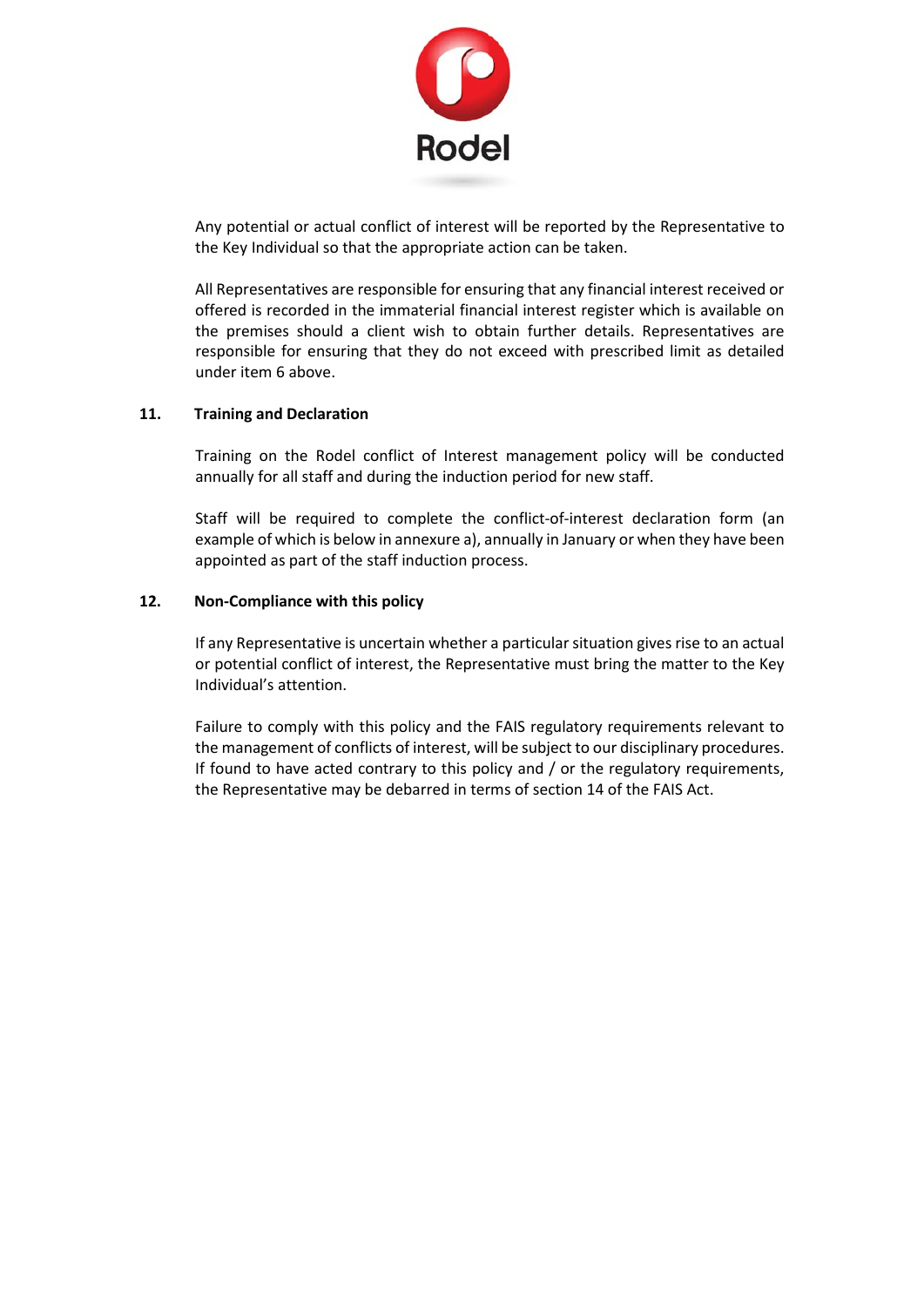

| Conflict of Interest Management Policy - Summary of other identified conflicts and<br>corrective actions taken    |     |                                            |                                                                                                                                                                                  |                                                                                                                                                     |
|-------------------------------------------------------------------------------------------------------------------|-----|--------------------------------------------|----------------------------------------------------------------------------------------------------------------------------------------------------------------------------------|-----------------------------------------------------------------------------------------------------------------------------------------------------|
| <b>Possible other</b><br>conflicts<br>identified?                                                                 |     | Do we see this as a<br>potential conflict? | If Yes what have we<br>done about it?                                                                                                                                            | <b>Controls in place?</b>                                                                                                                           |
| Staff receiving<br>gifts, vouchers<br>and the like.                                                               | Yes |                                            | We have instituted<br>specific controls to<br>monitor these<br>activities and have<br>included full                                                                              | We have set up a<br>register to monitor all<br>gifts and hospitality<br>received by the FSP to<br>ensure that no                                    |
| Staff providing<br>gifts, vouchers<br>and the like to<br>clients, third<br>parties or<br>associated<br>companies. | Yes |                                            | disclosure of the<br>possibility of<br>payments, gifts and<br>the like as well as the<br>limits applicable in our<br>standard disclosure<br>documentation<br>supplied to clients | provider supplies<br>anything in excess of R<br>1000 in any one<br>calendar year. This<br>register can be viewed<br>upon written request            |
| Staff entertained<br>by Associate or<br>Third party<br>companies                                                  | Yes |                                            |                                                                                                                                                                                  | We have set up a<br>register to monitor all<br>gifts and hospitality<br>provided to the FSP to<br>ensure that no<br>representative of a             |
| Staff<br>entertaining<br>Associate or<br>Third-party<br>companies                                                 | Yes |                                            |                                                                                                                                                                                  | provider receives<br>anything in excess of R<br>1000 in any one<br>calendar year from us.<br>This register can be<br>viewed upon written<br>request |
| Staff<br>employment<br>elsewhere?                                                                                 |     | No                                         |                                                                                                                                                                                  |                                                                                                                                                     |
| Others                                                                                                            |     | <b>No</b>                                  |                                                                                                                                                                                  |                                                                                                                                                     |
| Others                                                                                                            |     | No                                         |                                                                                                                                                                                  |                                                                                                                                                     |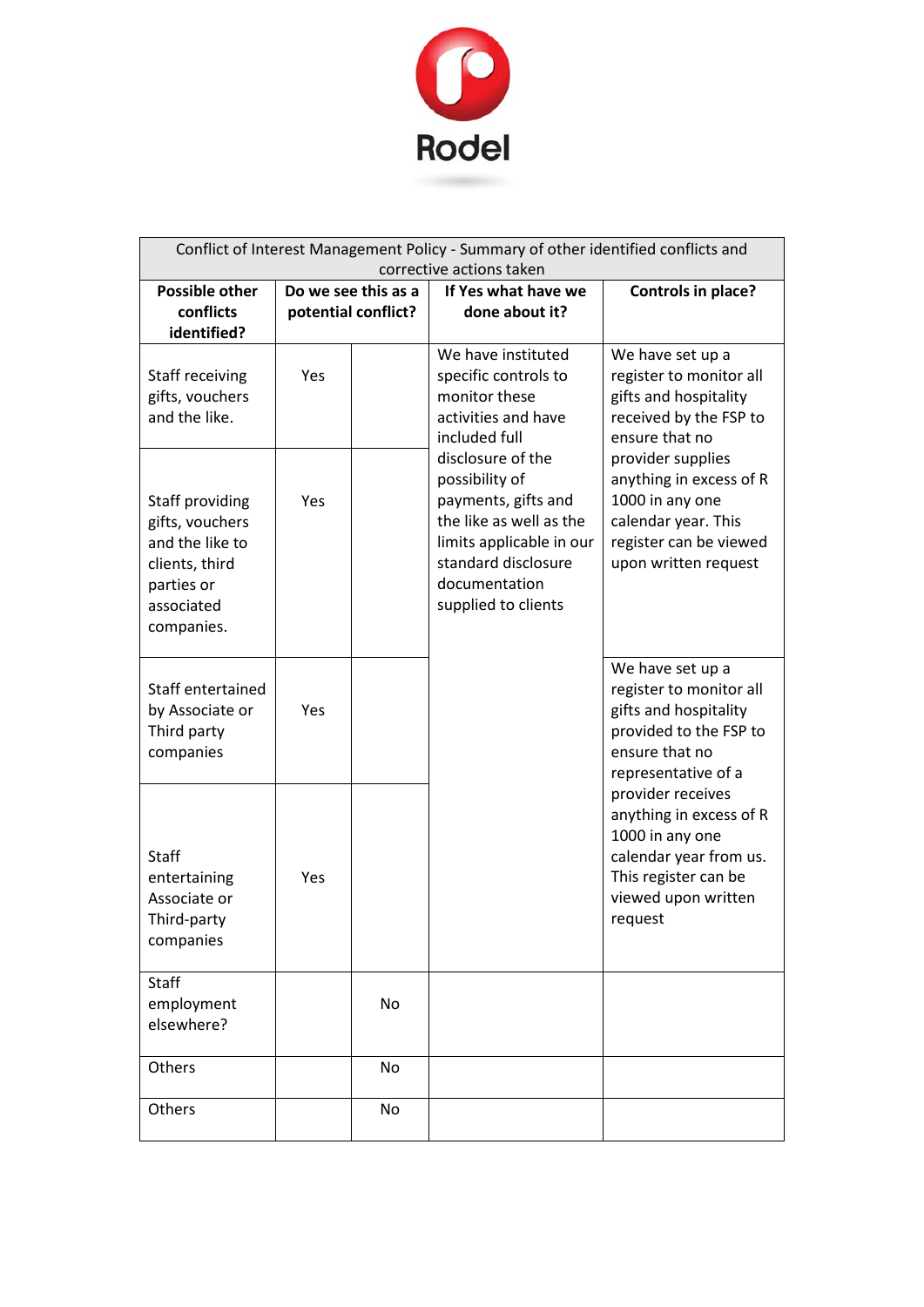

## **Annexure A**

## **Staff Conflict of Interest Questionnaire**

This questionnaire is an integral part of the companies Conflict of Interest management policy, a copy of which forms part of the documents supplied to you upon employment. The questionnaire is completed upon employment and at least annually but it is expected that any changes that occur in your personal circumstances are disclosed to us as they occur or you are aware of changes that are about to take place.

Whilst our full policy contains all the required definitions the following have relevance for this questionnaire;

## Third party:

Any product supplier (insurer), any other Financial Services Provider, any distribution channel (a company that provides assistance with the sale of insurance products to the greater financial industry) and any other person or company that has a relationship with companies within the financial industry (other than Suppliers and Services providers defined below).

## Service Providers:

The suppliers of services within the insurance business e.g. Panel beaters, assessors, contractors, security companies.

### Supplier:

The suppliers of services or goods to the company outside the insurance business e.g. stationary, IT, accounting.

### Other employment:

Any of the following relationships: Employer/Employee, Partnership, Owner, work for NGO's Section 21 companies or community associations.

### Family:

Spouse (legal, religious, civil union, life partner), Child (own/adopted/step), Parent (own/step and their spouses), Siblings (own, step), immediate next level of any of the former (Niece, Nephew, Uncle, Aunt, Cousin) and Guardian/s.

### Financial Interest:

- (i) products and legal matters relating to those products;
- (ii) general financial and industry information;
- (iii) specialised technological systems of a third party necessary for the rendering of a financial service;

but excluding travel and accommodation associated with that training;

### NB:

All answers given as Yes need to provide full details.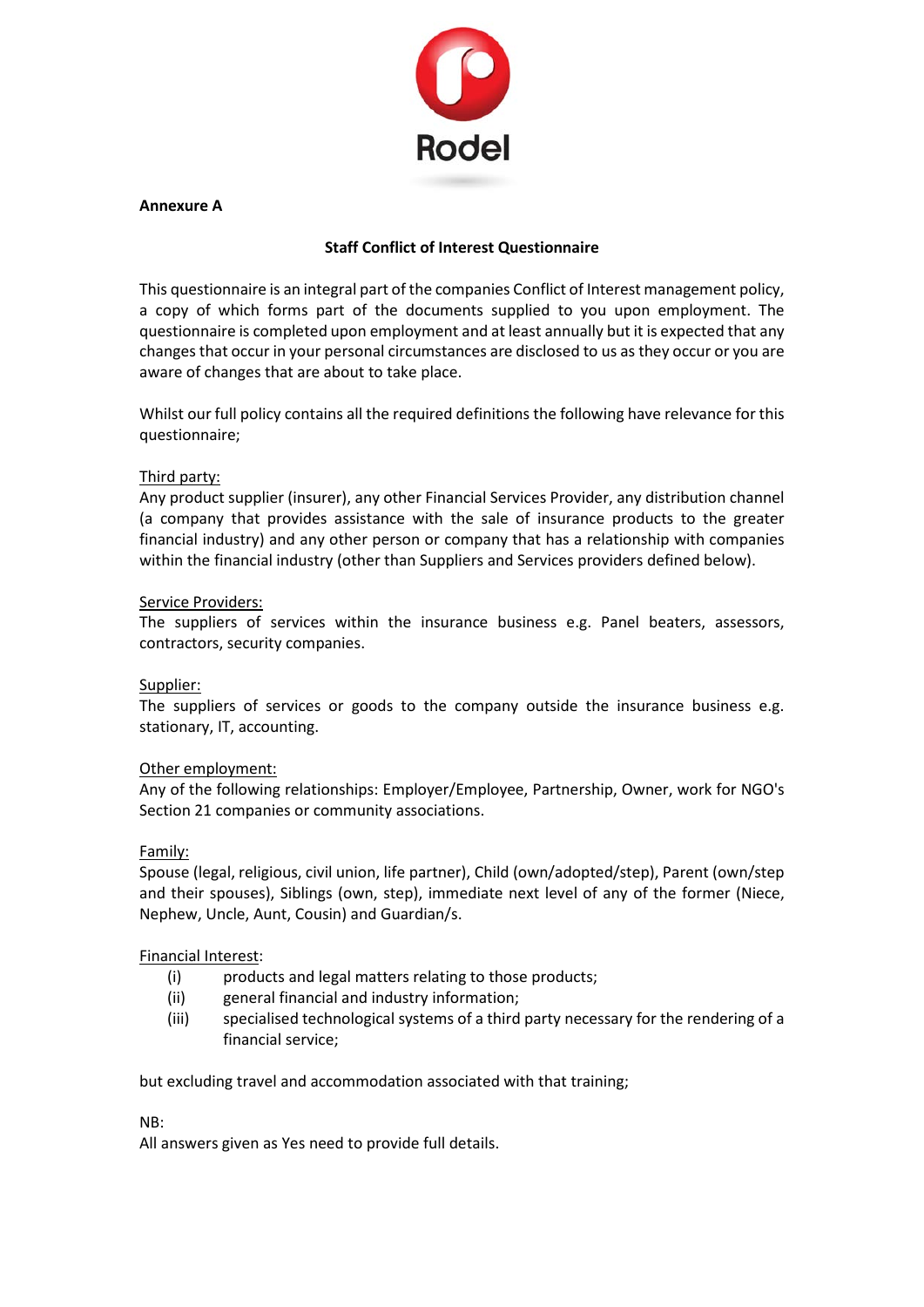

If there are any relationships that exist that you feel may not be covered by the above definitions or the questions, then please provide this information.

1. Do you or any member of your family have any direct financial interest in any third party?

|                        | ء ۾<br>ັ | NС |
|------------------------|----------|----|
| tails:<br>DΑ<br>້<br>- |          |    |

2. Do you or any member of your family have any direct financial interest in any Service provider?

|                            | $\alpha$<br>င၁ | N. |
|----------------------------|----------------|----|
| etails:<br>$+10^{+-}$<br>- |                |    |

3. Do you or any member of your family have any direct financial interest in any Supplier?

|          | Yes | No |
|----------|-----|----|
| Details: |     |    |

4. Are you or any member of your family employed by any Third party?

|          | Voc.<br>င၁ | Nс |
|----------|------------|----|
| Details: |            |    |

5. Are you or any member of your family employed by any Service Provider?

|   | $\rightarrow$<br>ັ | Ν |
|---|--------------------|---|
| . |                    |   |

6. Are you or any member of your family employed by any Supplier?

|                                          | $\alpha$ c<br>ີ | N٥ |
|------------------------------------------|-----------------|----|
| $\cdot$ $\cdot$ $\cdot$<br>-<br>Details: |                 |    |

### 7. Do you have any other employment?

|          | $\overline{\phantom{a}}$<br>ີ | NΟ |
|----------|-------------------------------|----|
| Details: |                               |    |

8. Are you or any member of your family a director of any Third Party?

|                                    | $\sqrt{\alpha}$<br>ີ | Nο |
|------------------------------------|----------------------|----|
| $\overline{\phantom{0}}$<br>tails: |                      |    |

9. Are you or any member of your family a director of any Service Provider?

|          | $\sim$<br>ີ | w |
|----------|-------------|---|
| Details: |             |   |

10. Are you or any member of your family a director of any Supplier?

|                         | $V_{AC}$<br>င၁ | No |
|-------------------------|----------------|----|
| etails:<br>$\sim$<br>υc |                |    |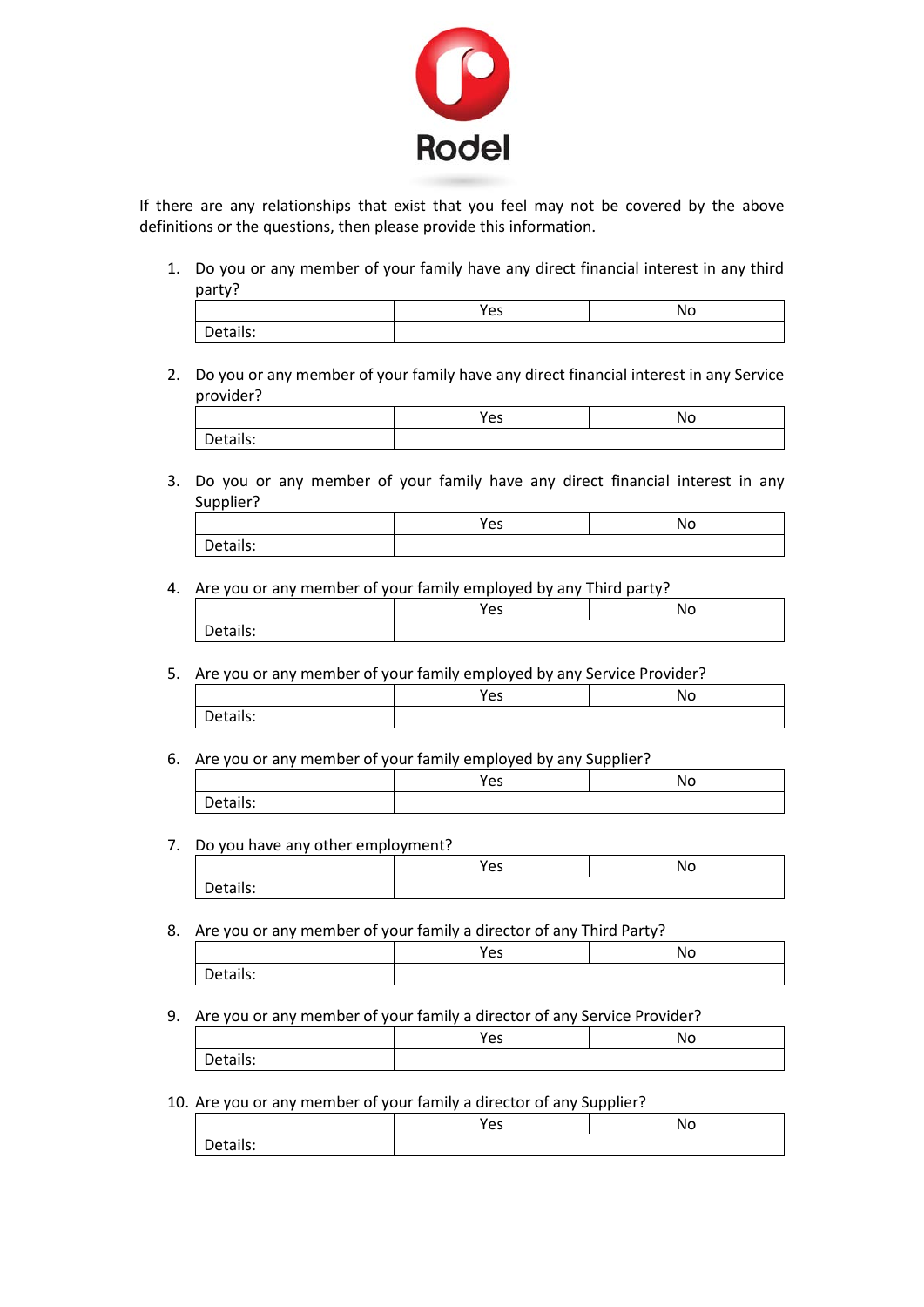

11. Have you or any member of your family received any financial interest from any Third Party within the past 12 months?

|             | ~~<br>ີ | N |
|-------------|---------|---|
| -<br>∶ails: |         |   |

12. Have you or any member of your family received any financial interest from any Service provider within the past 12 months?

|          | <b>Voc</b><br>င၁ | Νc |
|----------|------------------|----|
| Details: |                  |    |

13. Have you or any member of your family received any financial interest from any Supplier within the past 12 months?

|          | . .<br>د ب | ٦C |
|----------|------------|----|
| vetalls. |            |    |

14. Have you or any member of your family a current debtor - creditor relationship with any Third Party?

| ີ | 'N |
|---|----|
|   |    |

15. Have you or any member of your family a current debtor - creditor relationship with any Service provider?

|          | $\sim$ $\sim$<br>ີ | No |
|----------|--------------------|----|
| Details: |                    |    |

16. Have you or any member of your family a current debtor - creditor relationship with any Supplier?

|             | ີ |  |
|-------------|---|--|
| ------<br>- |   |  |

17. Do you have any relationship, including a financial one, with any member of management, any director/member, or other staff member of the company?

|              | ັ |  |
|--------------|---|--|
| -14<br><br>້ |   |  |

18. Any other information you deem relevant?

|          | Voc<br>כ־ | No |
|----------|-----------|----|
| Details: |           |    |

### Declaration:

I have read and fully understand the Companies Conflict of Interest Management policy.

I confirm that the information supplied is accurate and complete.